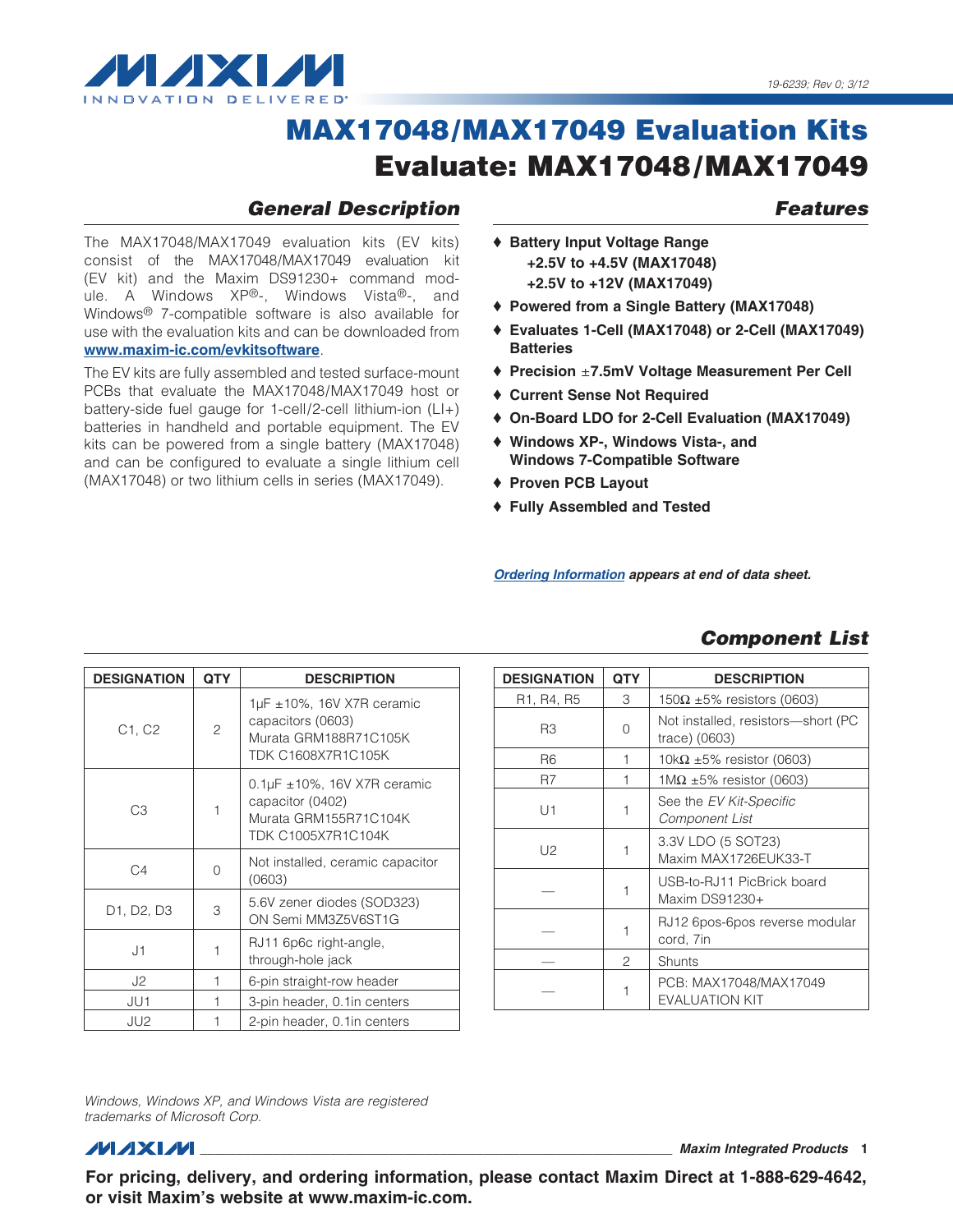# *EV Kit-Specific Component List*

| <b>PART</b>    | <b>DESIGNATION</b> | <b>DESCRIPTION</b>                                                              |
|----------------|--------------------|---------------------------------------------------------------------------------|
| MAX17048EVKIT# |                    | Micropower 1-cell Li+ ModelGauge™ IC (8 TDFN, 2mm x 2mm)<br>Maxim MAX17048G+T10 |
| MAX17049EVKIT# | $U^*$              | Micropower 2-cell Li+ ModelGauge IC (8 TDFN, 2mm x 2mm)<br>Maxim MAX17049G+T10  |

# *Component Suppliers*

| <b>SUPPLIER</b>                        | <b>PHONE</b> | <b>WEBSITE</b>              |
|----------------------------------------|--------------|-----------------------------|
| Murata Electronics North America, Inc. | 770-436-1300 | www.murata-northamerica.com |
| <b>ON Semiconductor</b>                | 602-244-6600 | www.onsemi.com              |
| TDK Corp.                              | 847-803-6100 | www.component.tdk.com       |

*Note: Indicate that you are using the MAX17048/MAX17049 when contacting these component suppliers.*

| <b>FILE</b>   | <b>DESCRIPTION</b>                         |
|---------------|--------------------------------------------|
| SETUP EXE     | Installs the EV kit files on your computer |
| MAX17048k.EXE | Application program                        |
| README.HTML   | Help File                                  |

## *Quick Start*

#### *Required Equipment* MAX17048 / MAX17049 EV kits

- 
- +2.5V to +4.5V DC power supply or single cell battery
- • DS91230+ PicBrick board
- RJ12 6pos-6pos reverse modular cord
- Windows XP, Windows Vista, or Windows 7 PC
- • USB port

Note: In the following sections, software-related items are identified by bolding. Text in **bold** refers to items directly from the EV kit software. Text in **bold and underlined** refers to items from the Windows operating system.

#### *Procedure*

The EV kits are fully assembled and tested. Follow the steps below to verify board operation. Caution: Do not turn on the power supply until all connections are completed.

- 1) Connect the DS91230+ board to a spare USB port on the PC.
- 2) Connect the RJ12 cord between J2 on the DS91230 board and J1 on the EV kit.
- 3) Verify that shunts are installed according to the defaults listed in Table 1.
- 4) Connect the positive terminal of the power supply or battery to the BAT+ PCB pad on the EV kit. Connect

*ModelGauge is a trademark of Maxim Integrated Products, Inc.*

# *MAX17048 EV Kit Files MAX17049 EV Kit Files*

| <b>FILE</b>   | <b>DESCRIPTION</b>                         |
|---------------|--------------------------------------------|
| SETUP FXE     | Installs the EV kit files on your computer |
| MAX17049k.EXE | Application program                        |
| README.HTML   | Help File                                  |

#### Table 1. Default Jumper Positions

| <b>JUMPER</b> | <b>DEFAULT SHUNT POSITION</b>      |           |  |
|---------------|------------------------------------|-----------|--|
|               | <b>MAX17048</b><br><b>MAX17049</b> |           |  |
| JU 1          | $1-2$                              | $2 - 3$   |  |
| 1112          | Open                               | Installed |  |

the negative terminal of the power supply to the BAT- PCB pad on the EV kit.

- 5) Visit www.maxim-ic.com/evkitsoftware to download the latest version of the MAX17048 or MAX17049 EV kit software, MAX17048Rxx.ZIP/MAX17049Rxx.ZIP. Save the EV kit software to a temporary folder and uncompress the ZIP file.
- 6) Install the EV kit software on your computer by running the SETUP.EXE program inside the temporary folder. The program files are copied and icons are created in the Windows Start I Programs menu. The software requires the .NET Framework 4. If you are connected to the Internet, Windows automatically locates the correct files and walks you through the process. You can also download the **[Microsoft .NET Framework 4](http://www.microsoft.com/downloads/en/details.aspx?FamilyID=e5ad0459-cbcc-4b4f-97b6-fb17111cf544)** [Client Profile \(Standalone Installer\)](http://www.microsoft.com/downloads/en/details.aspx?FamilyID=e5ad0459-cbcc-4b4f-97b6-fb17111cf544) and run that on your PC.
- 7) Start the EV kit software by opening its icon in the Start | Programs menu.
- 8) Load the default or custom battery model.

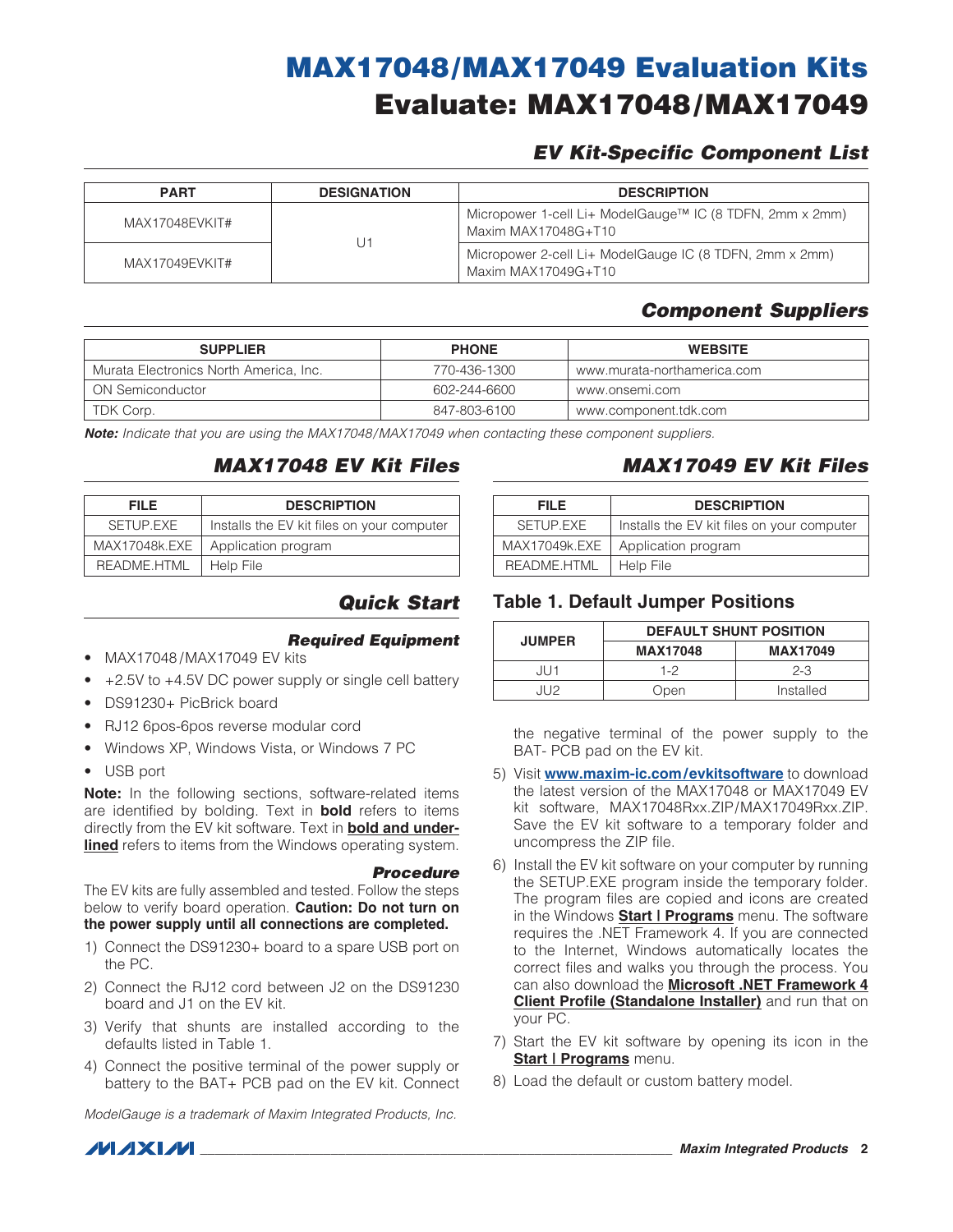### *Detailed Description of Hardware*

The MAX17048/MAX17049 EV kits are fully assembled and tested surface-mount PCBs that evaluate the MAX17048/ MAX17049 host or battery-side fuel gauge for 1-cell/2-cell Li+ batteries in handheld and portable equipment. The EV kits can be powered from a single supply or battery with an input range of +2.5V to +4.5V. The EV kits can be configured to evaluate a single lithium cell (MAX17048) or two lithium cells in series (MAX17049). Optional LDO U2 is provided to power VIN when using a higher voltage 2-cell Li+ battery to evaluate the MAX17049.

#### *Default Jumper Settings*

The MAX17048 EV kit is set by default to evaluate 1-cell Li+ batteries, while the MAX17049 EV kit is set by default to evaluate 2-cell Li+ batteries. LDO U2 is provided so that only a single supply is needed to power the EV kit in the case a 2-cell battery is used.

When evaluating the MAX17048, set jumper JU1 to pins 1-2 and remove any shunt installed on JU2 to bypass the LDO. When evaluating the MAX17049, set jumper JU1 to pins 2-3 and install a shunt on JU2 to power VIN from the LDO. See Tables 2 and 3 for jumper JU1 and JU2 settings. Note that when using a separate supply for VIN for evaluating the MAX17048, JU2 should be uninstalled to prevent additional current drawn from the battery.

### *Detailed Description of Software*

#### *Splash Screen*

The splash screen (Figure 1) allows you to choose one of three distinct modes:

- 1) Custom model with physical MAX17048 /MAX17049. Custom models for MAX17040–MAX17044 can be used in this software provided you change the line Device = MAX1704x to Device = MAX17048.
- 2) Default model with physical MAX17048. Warning: Using the default model normally results in poor fuel-gauge performance. For good fuel-gauge performance it is recommended to always use a model that is matched to the battery according to battery characterization.
- 3) Demo mode with a MAX17048 log file.

Note: The MAX17049 EV kit software is also available for download at **www.maxim-ic.com/evkitsoftware**.

#### *Main Window*

You can resize the left-right split in the window. Most major functionality is available from the menu, but some of these items should be observed early (see Figure 2).

### Table 2. Power-Supply Input (JU1)

| <b>SHUNT POSITION</b><br><b>VDD PIN</b> |                                                                      | EV KIT CONFIGURATION |
|-----------------------------------------|----------------------------------------------------------------------|----------------------|
| $1-2^{*}$                               | Powered from a battery applied between the BAT+ and<br>BAT- PCB pads | MAX17048             |
| $2 - 3$                                 | Powered from the +5V output of LDO U2                                | MAX17049             |

\**Default position (MAX17048).*

### Table 3. LDO U2 Input Settings (JU2)

| <b>SHUNT POSITION</b> | <b>U2 INPUT</b>           | <b>U2 OUTPUT</b> | EV KIT CONFIGURATION |
|-----------------------|---------------------------|------------------|----------------------|
| Installed             | Connected to BAT+ PCB pad | Enabled          | MAX17048             |
| Not installed*        | Unconnected               | Disabled         | MAX17049             |

\**Default position (MAX17049).*

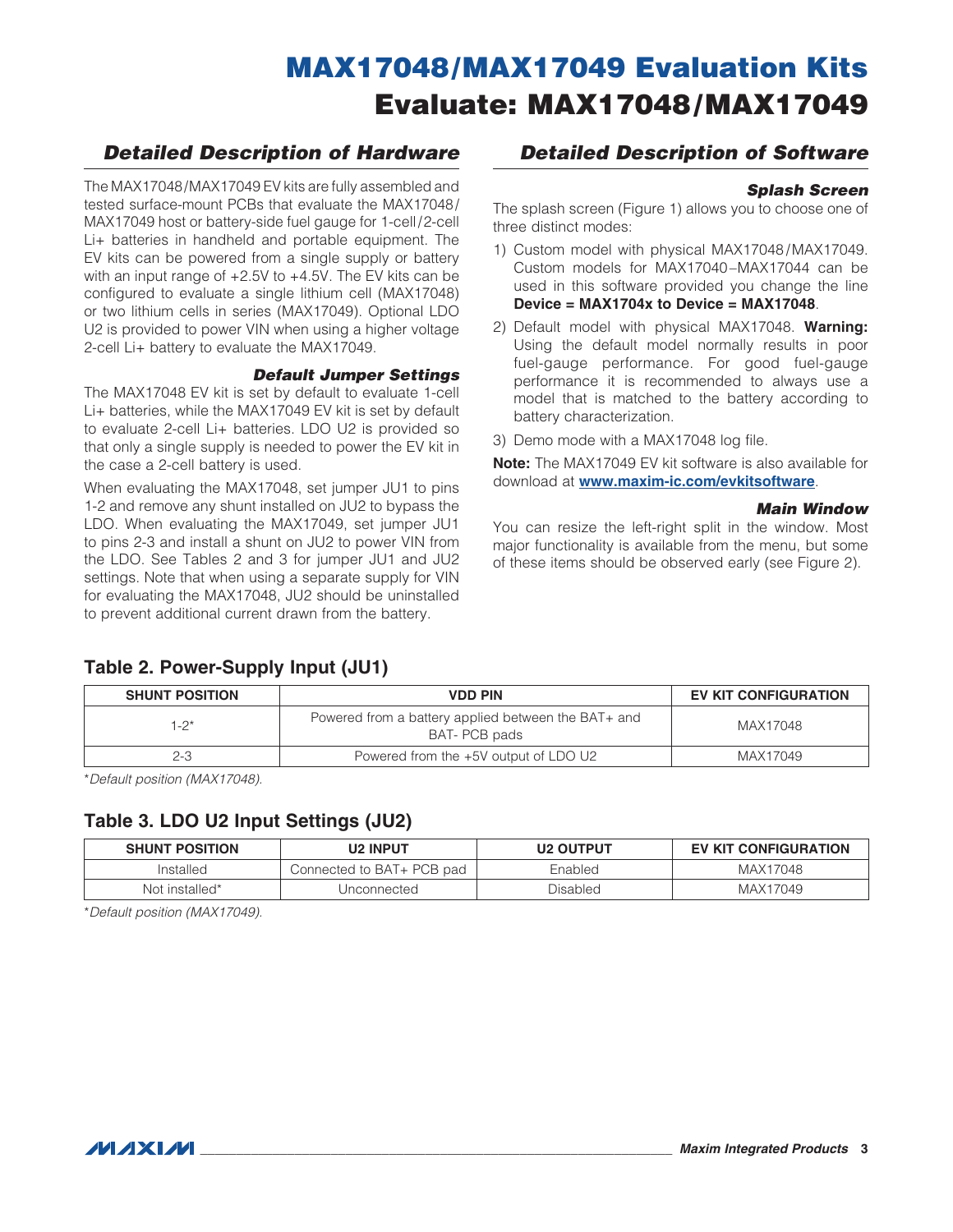| <b>MAXIM</b> | 1-Cell Li+ModelGauge IC                                                                     |
|--------------|---------------------------------------------------------------------------------------------|
|              | <b>MAX17048 Evaluation Kit</b>                                                              |
|              |                                                                                             |
|              | Found a MAX17048! Load the Custom Model matching your battery for best fuel-gauge accuracy. |
|              |                                                                                             |

*Figure 1. MAX17048 EV Kit Software (Splash Screen)*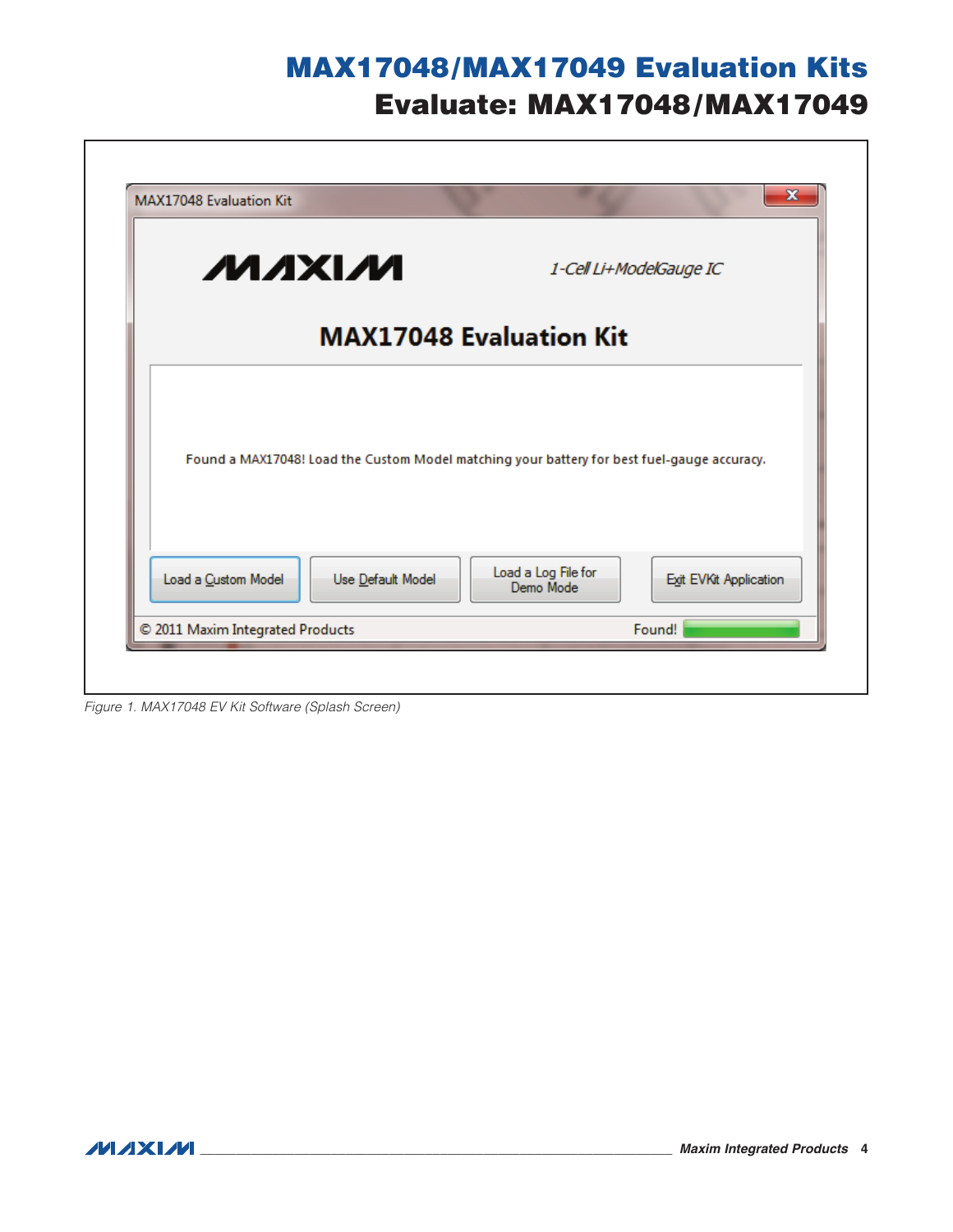

*Figure 2. MAX17048 EV Kit Software (Main Window)*

**MAXM**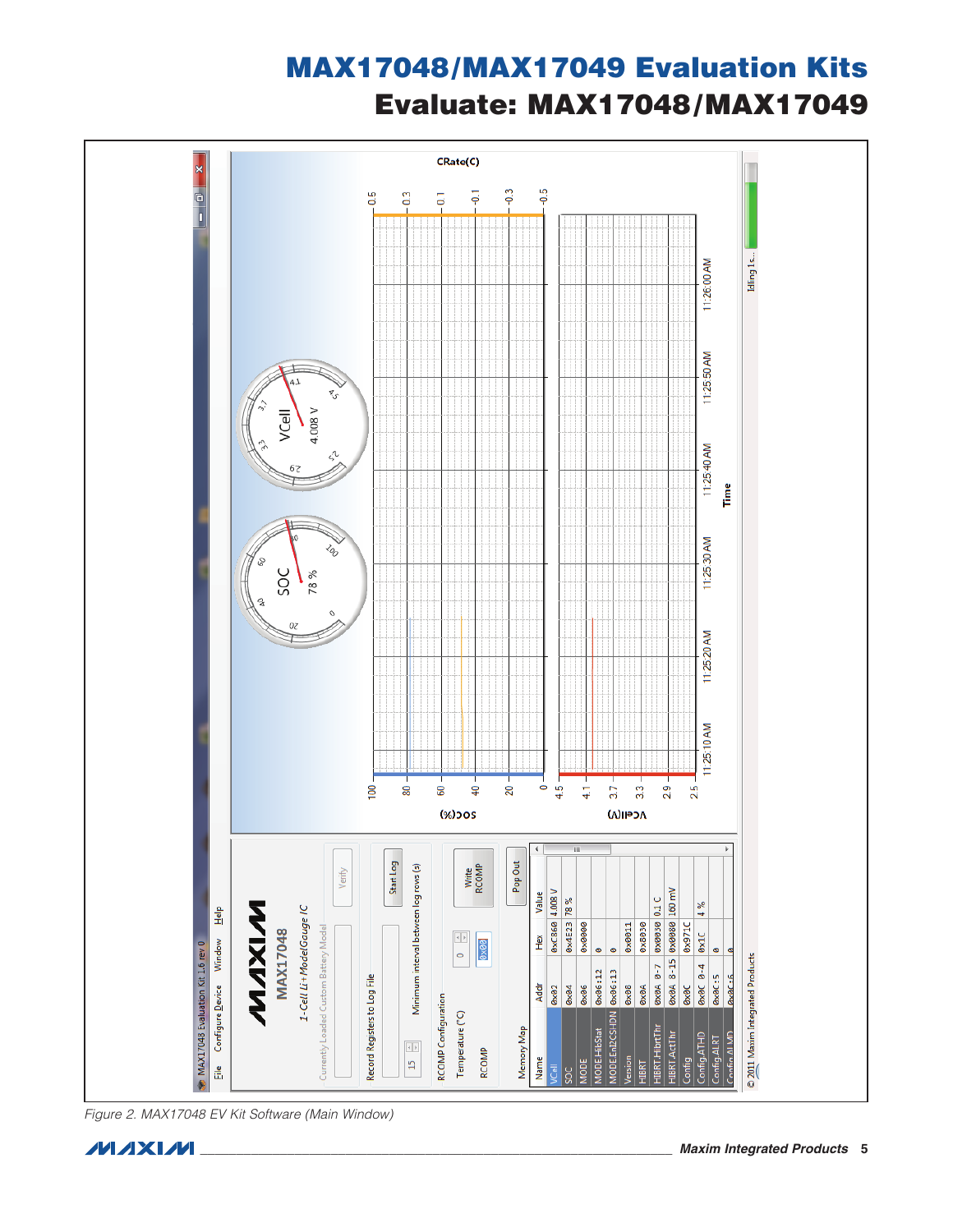#### *Currently Loaded Custom Model*

This group displays any custom model that has been loaded onto the part by the software. If the device resets, this model is automatically reloaded. If you are using the default model, nothing is displayed here. Any changes to the configuration file are not reloaded automatically.

#### *Record Registers to Log File*

This group displays the file path to which the software is recording the registers. If this box is blank, no file is being saved.

#### *RCOMP Configuration*

You can enter a byte here and press the **Write** button to write it to the device. This is not the same as writing the value into the memory map, because RCOMP is part of a larger 2-byte register.

If you have a custom model, you can also change the temperature, which adjusts the MAX17048 for proper temperature performance. Changing this value immediately calculates a new value of RCOMP and displays it in the box. This value is not written to the device until you press the **Write** button. A change to RCOMP is not reflected in the temperature.

### *Memory Map*

Notation used for name and address should be familiar to C programmers with one small change. The memory map lists:

- Register Name: A dot indicates that a single address has multiple meanings. This is similar to how the C firmware might access the bits.
- Memory Address: A colon indicates the 0-indexed location, not the size of the bit field. A dash indicates a range of values (e.g., 0x0C:0-4 is a 5-bit value, offset 0 bits at address 0x0C).
- Hex: The raw value as read directly from the device.
- Value: A conversion of the raw hex value, usually with units. Alert bit flags are blank when inactive, or show text when they are alerting.
- Description: Reminders of the functionality. For full details, refer to the MAX17048/MAX17049 IC data sheet.

The user can write values to the device directly through the memory map. To write a raw hex value, select the cell in the hex column, overwrite the value, and press the Enter or Tab key. You will be prompted to write to the device. Normal communication will pause, and you will see a corresponding blank spot in the graph.

For registers with a conversion factor (e.g., Hibernate Threshold or VAlertMax, you can also modify the Value column. The software converts the value back to the raw hex, and prompts to verify that you are writing what you expect. Remember that not all registers are writable.

#### *Plot*

The plot can be configured using the **Preferences** window.

The plot is interactive: You can zoom into the time axis by left-clicking and dragging anywhere in the plot area. You will see the region highlighted as you drag. You can zoom out either by clicking the small button in the bottom left, or by right-clicking in the plot area.

Plotted information not in a log file cannot be recovered once the application closes.

The top and bottom plots are synchronized in time, so zooming one zooms the other. The y axes are fixed scale, and you cannot modify which registers are plotted, or where.

#### *Standalone Windows*

#### *Preferences*

Here you can see options for how frequently you wish to read the device and how to plot points. If you are trying to observe transient events, you need to increase the read speed, as well as how frequently the points are actually plotted.

The plots can use a lot of system memory if you read frequently for a long time, so be aware of these settings. After the maximum number of points is reached, points are trimmed from the beginning. The discarded points cannot be recovered on the plot.

#### *I2C Traffic Log Window*

Here you can see a log of traffic that you initiate, as well as any time the device is programmed. It describes each step in detail, including the particular values read or written. This can help remove uncertainty about how to communicate with the device. This log does not show the standard reading events.

#### *Memory Map Pop-Up Window*

This displays the same information as the memory map on the main application, except you cannot modify values in this map. This is the easiest place to read descriptions of the registers.

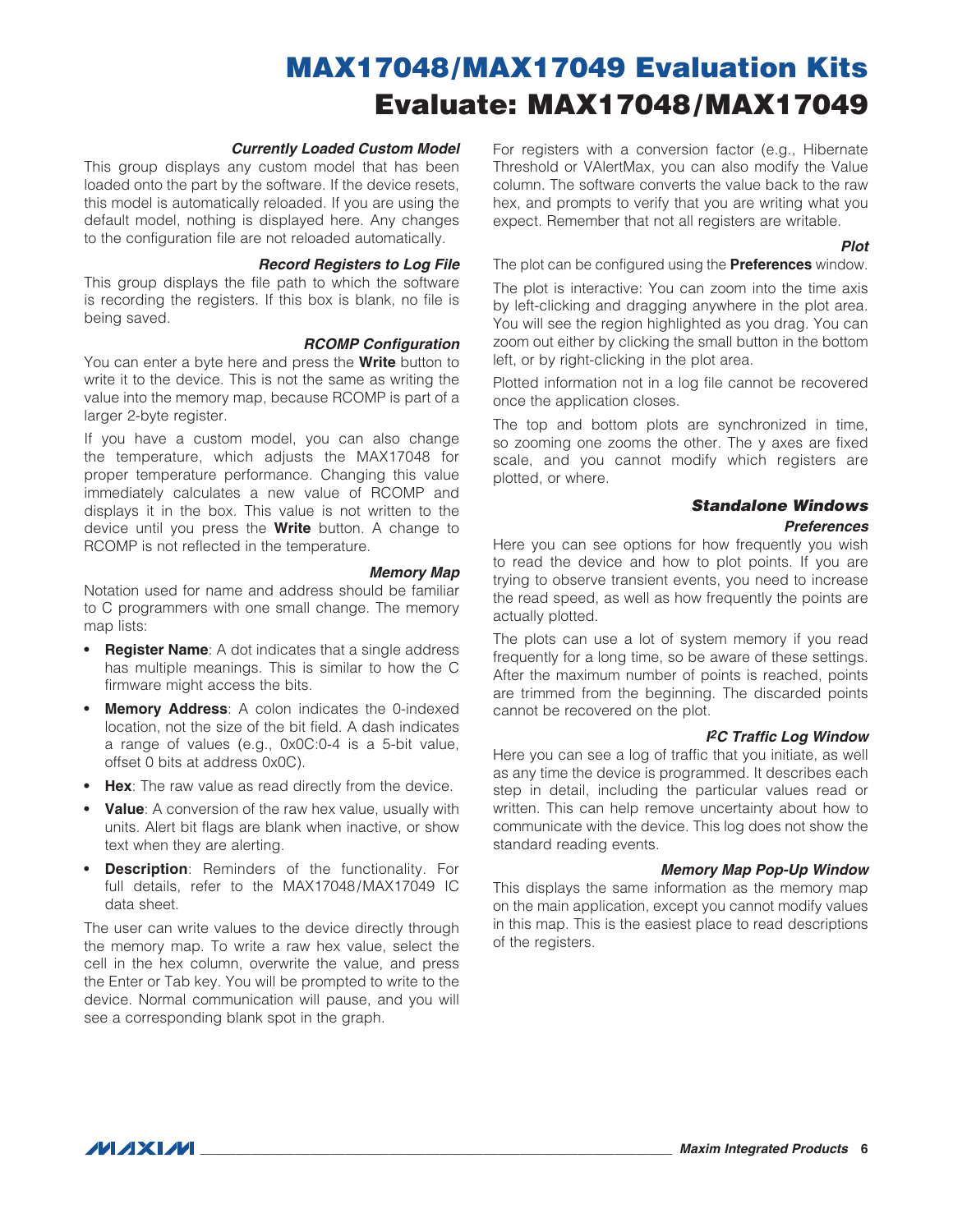

*Figure 3. MAX17048/MAX17049 EV Kit Schematic*

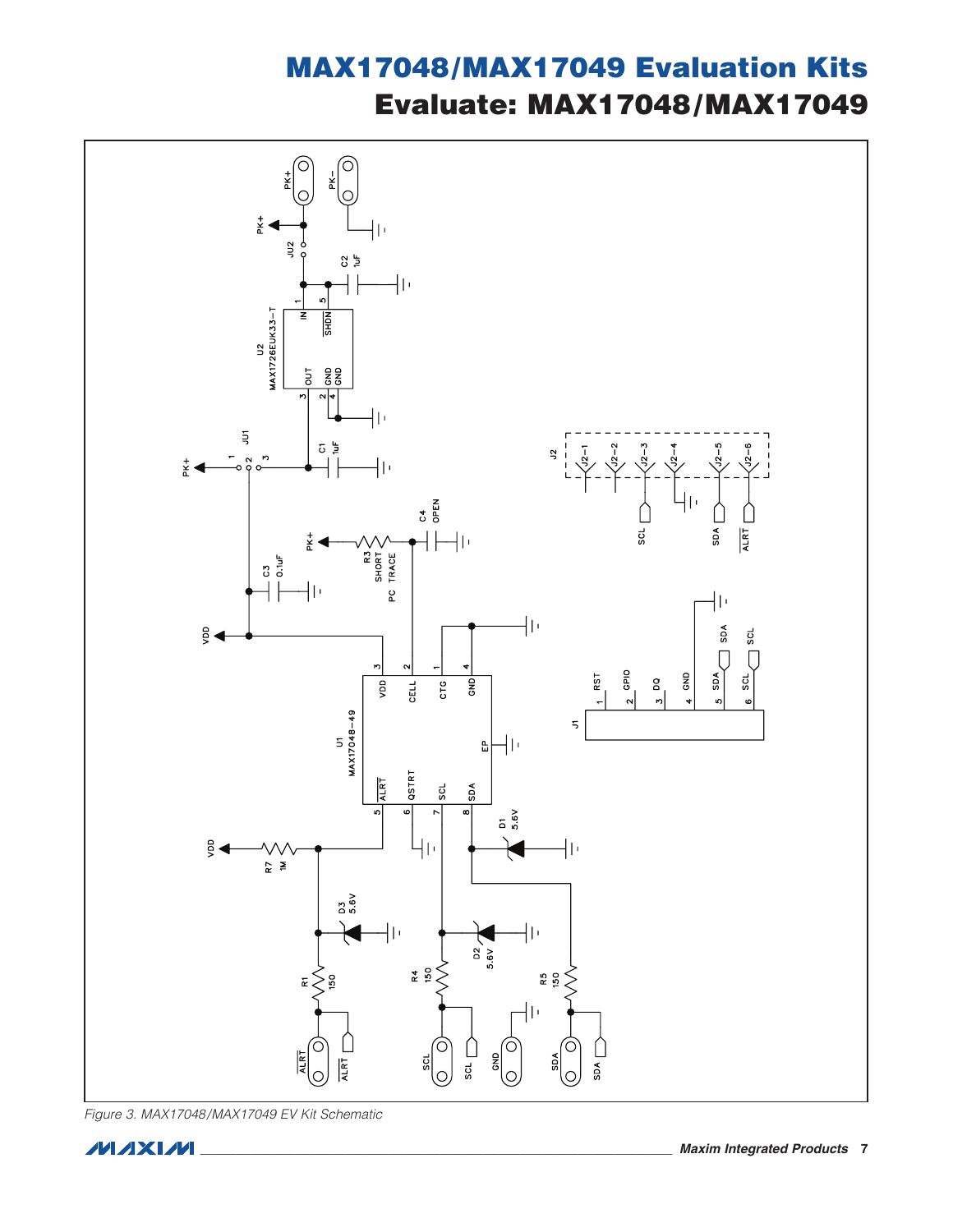

*Figure 4. MAX17048/MAX17049 EV Kit Component Placement Guide—Component Side*



*Figure 6. MAX17048/MAX17049 EV Kit PCB Layout—Solder Side*



*Figure 5. MAX17048/MAX17049 EV Kit PCB Layout— Component Side*



*Figure 7. MAX17048/MAX17049 EV Kit Component Placement Guide—Solder Side*

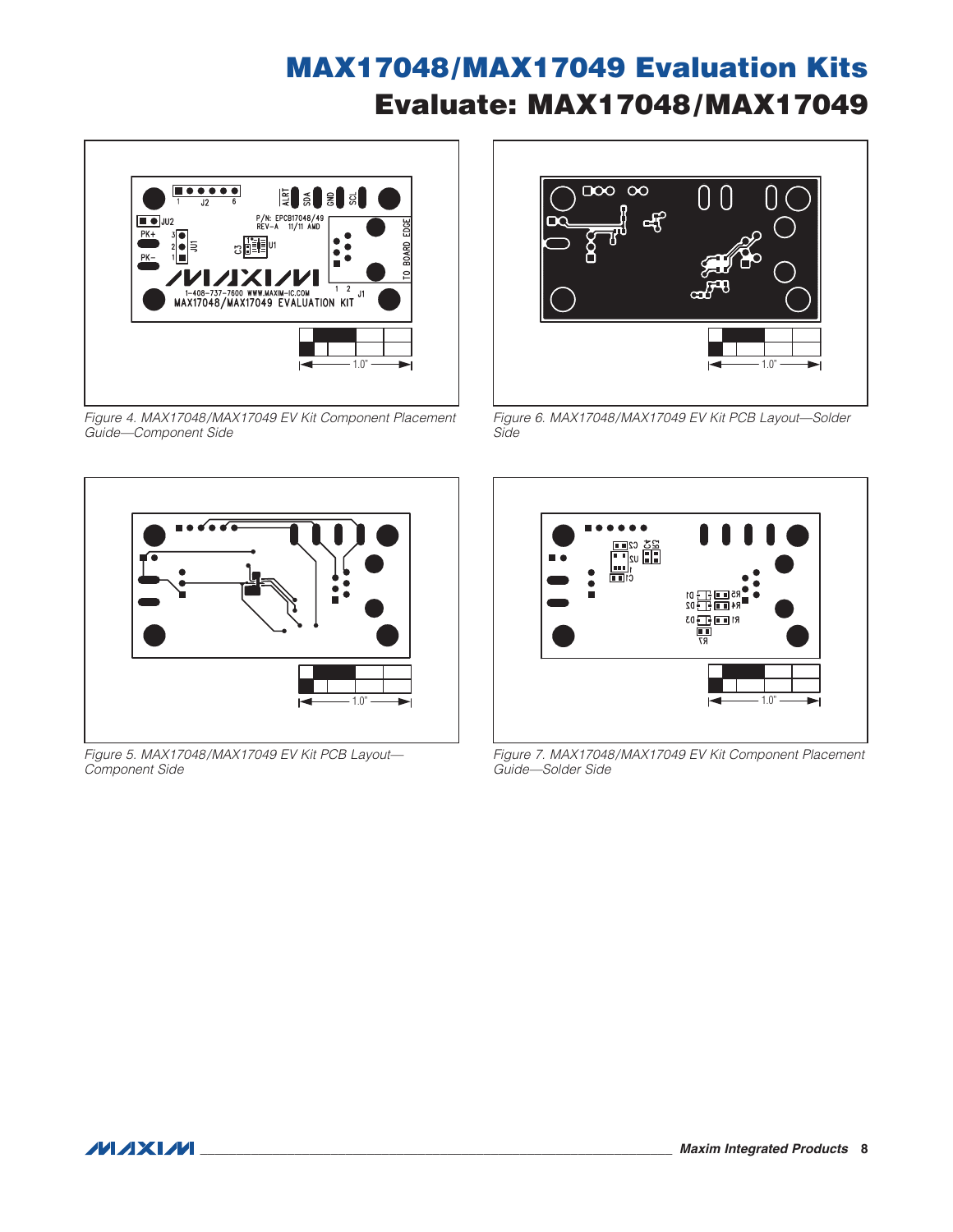## *Ordering Information*

<span id="page-8-0"></span>

| <b>PART</b>           | <b>TYPE</b> |
|-----------------------|-------------|
| <b>MAX17048EVKIT#</b> | FV Kit      |
| <b>MAX17049EVKIT#</b> | FV Kit      |

#*Denotes RoHS compliant.*